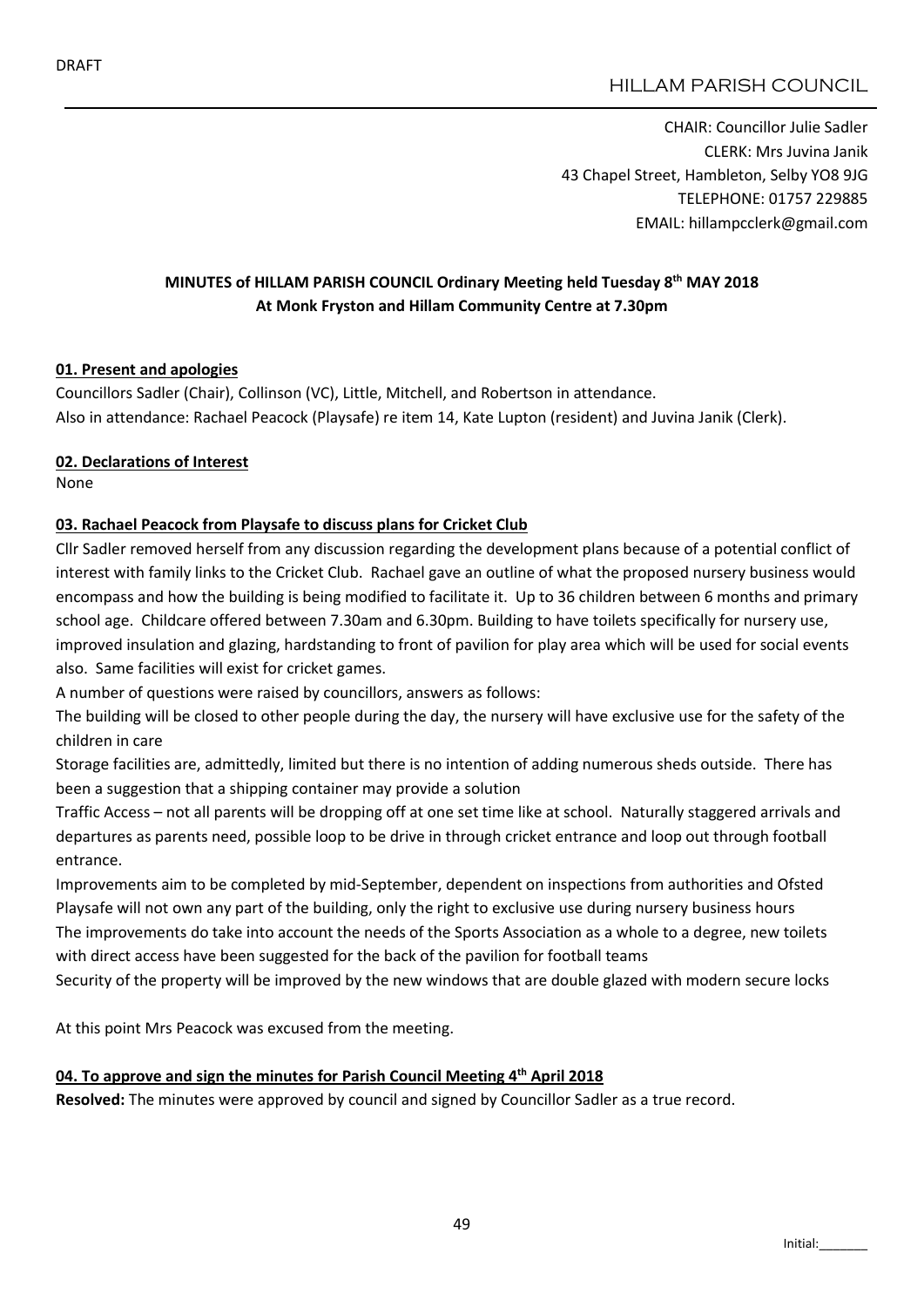## DRAFT 05. Monthly Finance Report

a) Resolved: Council approved the April 2018 financial summary and bank reconciliation

|                                                                                    | Cashbook<br><b>Opening Balances</b><br>24 MAR 2018: | Receipts |          | <b>CASHBOOK</b>    | <b>BANK</b>      |  |  |  |  |  |
|------------------------------------------------------------------------------------|-----------------------------------------------------|----------|----------|--------------------|------------------|--|--|--|--|--|
|                                                                                    |                                                     |          | Payments | Closing            | <b>STATEMENT</b> |  |  |  |  |  |
|                                                                                    |                                                     |          |          | Balance at         | Balance at       |  |  |  |  |  |
|                                                                                    |                                                     |          |          | <b>24 APRIL 18</b> | 24 APRIL 2018    |  |  |  |  |  |
| Reserve                                                                            | £5213.52                                            |          | 2.60     | £5216.12           | £5216.12         |  |  |  |  |  |
| Account                                                                            |                                                     | 7163.52  | 614.99   |                    |                  |  |  |  |  |  |
| Current                                                                            | £7901.05                                            |          |          | £14,449.58         | £7606.15         |  |  |  |  |  |
| Account                                                                            |                                                     |          |          |                    |                  |  |  |  |  |  |
| <b>STATEMENT BALANCE: £7,606.15</b>                                                |                                                     |          |          |                    |                  |  |  |  |  |  |
| PLUS: Receipts o/s £7,163.52 (Precept 1 <sup>st</sup> instalment)                  |                                                     |          |          |                    |                  |  |  |  |  |  |
| MINUS: Payments o/s cheques 622 J.Janik £210.09, 625 MFPC £70.00, 620 MFHCC £40.00 |                                                     |          |          |                    |                  |  |  |  |  |  |
| = £14,449.58 Reconciles to cashbook                                                |                                                     |          |          |                    |                  |  |  |  |  |  |

#### b) Agree and approve May payments

| $\frac{1}{2}$<br>Cheque | Payee                        | <b>Details</b>               | <b>TOTAL COST</b> |          | <b>VAT: To</b><br>Reclaim |       |
|-------------------------|------------------------------|------------------------------|-------------------|----------|---------------------------|-------|
|                         | 626 Juvina Janik             | Clerk Salary APRIL 2018      | £                 |          |                           |       |
|                         | 627 MFHCC                    | MAR/APR HALL HIRE            | £                 | 40.00    |                           |       |
|                         | 628 YLCA                     | <b>GDPR TRAINING</b>         | £                 | 22.50    |                           |       |
|                         | 629 NPOWER                   | 1.4.17 - 31.3.18 ELECTRICITY | £                 | 970.61   | f                         | 46.22 |
|                         |                              | <b>TOTAL MAY SPENDE E</b>    |                   | 1,243.20 | £                         | 46.22 |
|                         | TOTAL 2018-19 ANNUAL SPENDEE |                              | 1,858.19          | £        | 53.87                     |       |

Resolved: The MAY payments were checked against invoices and cheques will be signed at meeting close

# c) Note Ringfenced sum of £500 from Hillam Historians for village water pump feature maintenance

Resolved: Council agreed this will be noted in the Financial Statements for the Annual Return, it was suggested this should be noted each AGM also until the fund is used.

## d) Discuss and resolve insurance for parish council

Resolved: Council agreed to follow Came & Company's recommendation of Inspire by AXA. The council chose to make the contract a 3 year contract to secure the lower rate. Clerk to prepare cheque for signing at meeting close and contact insurers to confirm policy.

## e) Correspondence on Precept rise

Resolved: Council was updated on recent correspondence regarding the precept rise. It was agreed no further action was necessary

## 06. Update on 'wishlist' for Yorkshire Water funding offer

Clerk had spoken to NYCC Highways regarding the cost of the path which was quoted at £100per metre to install a path from scratch. Reinstatement of the cinder track would not be acceptable. Resolved: Clerk to go ahead with request for Streetlights and Path. Cllr Robertson will also look into other methods of funding for the streetlights including the possibility of having a mast put up for improving signal in the village which would compensate the village financially.

## 07. Streetlights review by NYCC

A letter has been received by a resident expressing concerns that there are no lights working on Betteras Hill Road at Pine Tree Lane end. Resolved: Clerk will look into this and draft a response, it is known at least one of the lights has been action for a complete replacement by NYCC.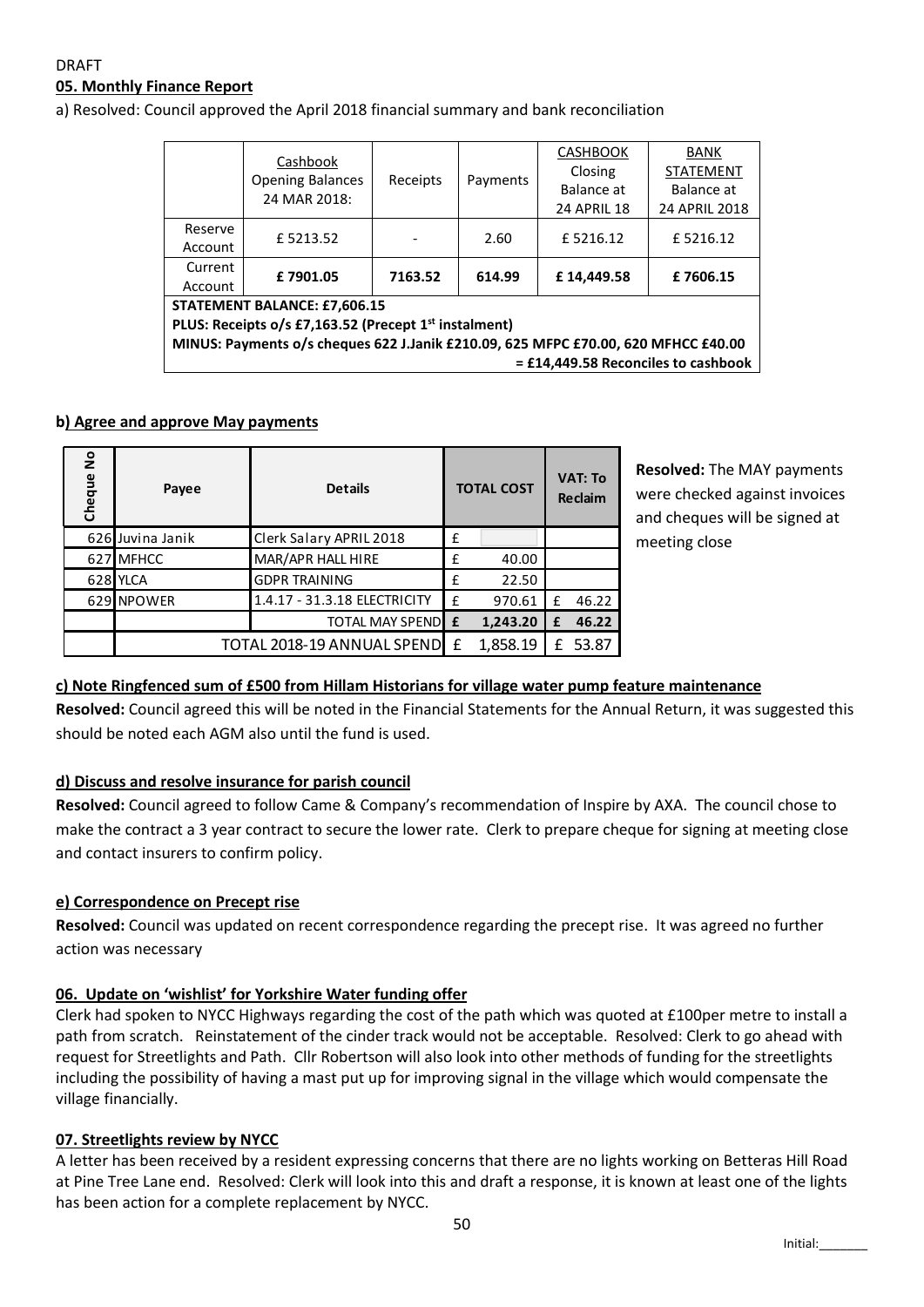#### DRAFT

#### 08. National Grid assessment of street light power requirements and implications

Cllr Sadler has been dealing with this while clerk was on leave. National Power Grid reviewed the inventory as completed by Peter Ball from NYCC and concluded the MPAN needed changing. This change has resulted in an estimated increase in power usage which will in turn increase the electricity bill.

Resolved: Clerk is to question why the usage has increased so much and propose a reduction for those currently out of action. There are no more lights being powered and the switches shouldn't increase usage by such an extent.

## 09. Discuss electricity provider tariff renewal, update on quotes

Not taking into consideration the adjustments to the MPAN and its implications, Npower, the current supplier has quoted an annual estimate which is substantially more than the last annual bill and presumes a 2 year contract. Resolved: Clerk to request quotes from Bulb, Total Gas and Power and YPO for comparison using the current MPAN details.

## 10. Village Plan publication and cost approval

The cost of printing to be shared between councils is £199.00. Cllr Sadler paid this and Hillam PC will reimburse her, claim the £18 VAT back and then invoice Monk Fryston PC for their share, a cost of £121. Hillam News will invoice Hillam Parish Council for £35 directly, for the cost of extra pages (enabling distribution to Hillam households). Monk Fryston chose to print and pay for leaflets to enable distribution to Monk Fryston households. Resolved: In total Hillam PC has spent £95 (exc VAT) on the Village Plan publication and distribution. Clerk to write cheque for signing at meeting close.

## 11. Registration of ownership of Dunce Mire Road

This road was made a bridle path and Hillam Parish Council were named as owners. Location of deeds is unknown except for being physically held in the "Enclosures Award" book at NYCC. This strip could become highly important in the light of any potential development in the fields that surround it and must be registered. Resolved: Clerk to follow this up to ensure ownership is registered.

## 12. Discuss process of appointing a new councillor

SDC informed the clerk that no one had called for an election and Hillam Parish Council are free to co-opt a new member. Resolved: Clerk to draft a job description and advert to go out on website and in noticeboard. Closing date to be before the next meeting. Applicants will be invited to meet before the next meeting, applications can be discussed in the meeting and a decision made as to who to appoint.

## 13. Village Maintenance:

a) The clerk passed on information from Monk Fryston Parish Council about ownership of the planters. Cllr Sadler had quotes for an acrylic Yorkshire Rose sign. Resolved: It was agreed that work would take place on the planters that were owned by Hillam PC and the work could be carried out on the MFPC planter if they so wish at a later date. Quotes were to be obtained from local tradespeople including Bill Holmes, Cllr Sadler to write specification, Clerk to find quotes. Cllrs Little, Robertson and Sadler were made the delegated committee and will work towards finalising the design and costings before the next meeting. Clerk will also look into aluminium casting of the roses. The signs can be amended at a later date but the planting needs to take place as soon as possible.

b) The barriers belong to the Ring Tree Light Committee and arrangements have been made to have them removed. c) i)Streetlights 29 (opp Pine Tree Lane) 28 (opp Birkenshaw) and 27 (opp West View) have been reported as all out – resident concerned that they have been out for 2 months. Resolved: 27 has been actioned for a full replacement, 28